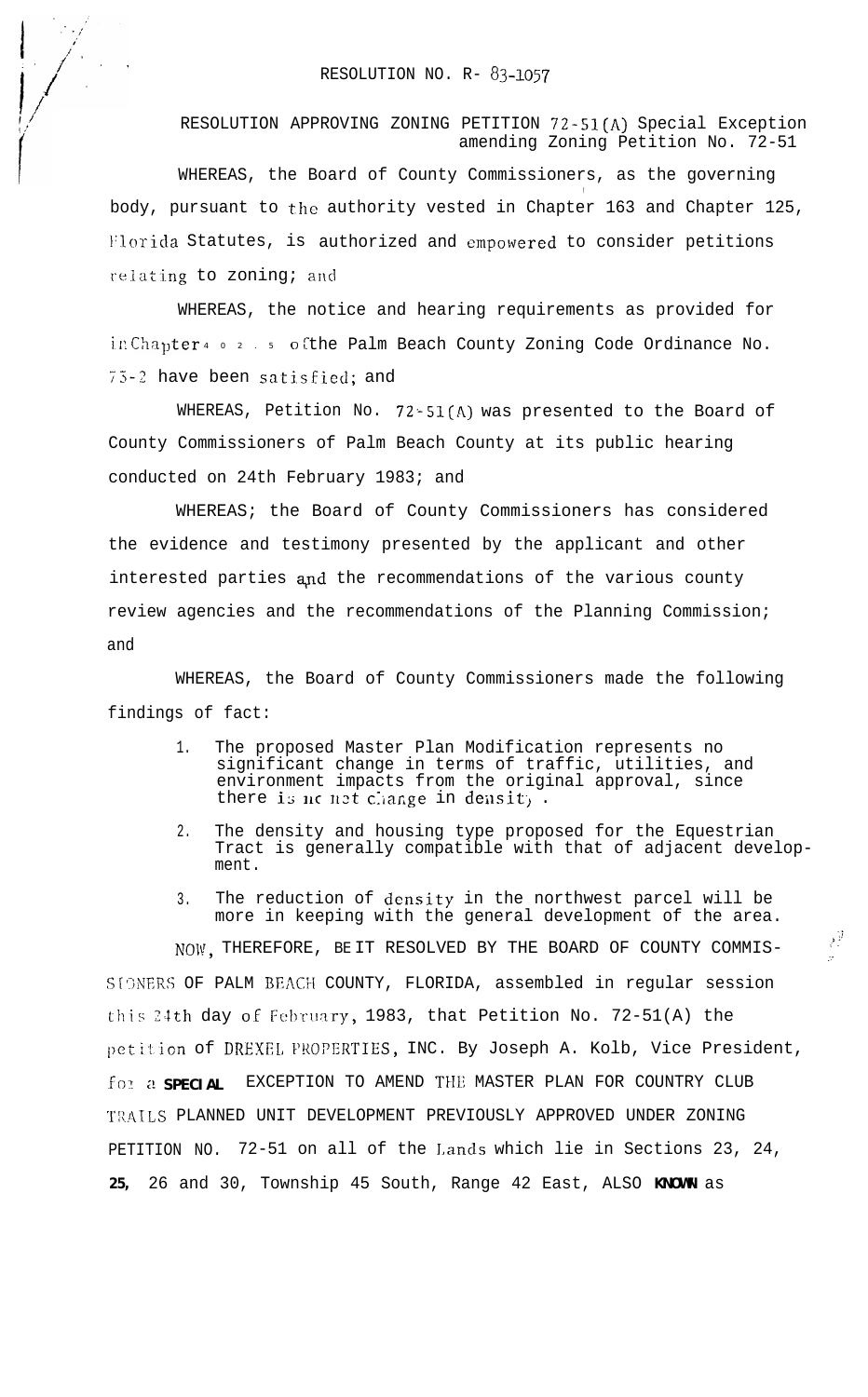Country Club Trails Planned Unit Development, being more particularly described as follows: A parcel of land known as the Equestrian Plat, Section 25, Township 45 South, Range 42 East, as recorded in Plat Book 31, Pages 75 and 76, together **with** a Parcel land known as the Plat of Greentree Villas, Section 25, Township 45 South, Range 42' East as recorded in Plat Book 33, Pages 76 through 78, inclusive, together with a parcel of land known as the PIat of Limetrce Court, Section 25, Township 45 South, Range 42 East as recorded in Plat Book 30, Pages 52 through 54, inclusive, Public Records of Palm Beach Caunty, Florida. Together with a parcel of land known as Quail Ridge, being comprised of the following plats: Plat No. 14, Quail Ridge, Plat Book 37, Pages 66 through 68, inclusive; Plat No. 15, Quail Ridge, Piat Book 37, Pages 116 and 117; Plat No. 16, Quail Ridge, Plat Book 38, Pages 35 through 38, inclusive; Plat 17, Quail Ridge, Plat Book 38, Pages 47 through 49, inclusive; Plat No. 18, Quail Ridge, Plat Book 38, Pages 131 through 134, inclusive; Plat No. 19, Quail Ridge, Plat Book 38, Pages 180 through 183, inclusive; Plat No. 20, Quail Ridge, Plat Book 40, Pages 175 and 176; and Plat No. 21, Quail Ridge, Plat Book 40, Pages 172 through 174, inclusive, all said plats being in Section 30, Township 45 South, Range 43 East. Together with a parcel of land known as . the Plat of Bent Tree, Section 24, Township 45 South, Range 42 East, as recorded in Plat Book 38, Pages 51, through 54, inclusive, together with a parcel of land known as the Plat of Boynton West Shopping Center, Section 23, Township 45 South, Range 42 East, as recorded in Plat Book 43, Page 23, Public Records of Palm Beach County, Florida. Together with a parcel of land lying in the Southeast of Section 23, Township 45 South, Range 42 East, Palm Beach County, Florida being more particularly described as follows: All of the Southeast l/4 of said Section 23, less the Northeast  $1/4$ , of the Southeast  $1/4$ , and, the Southwest  $1/4$  of the Southwest  $1/4$  of the Southeast  $1/4$ , and, that certain parcel of land known as the Plat of Boynton West Shopping Center, as recorded in Plat Book 43, Page 23, together with a parcel of land lying in the Northeast l/4 of Section 26, Township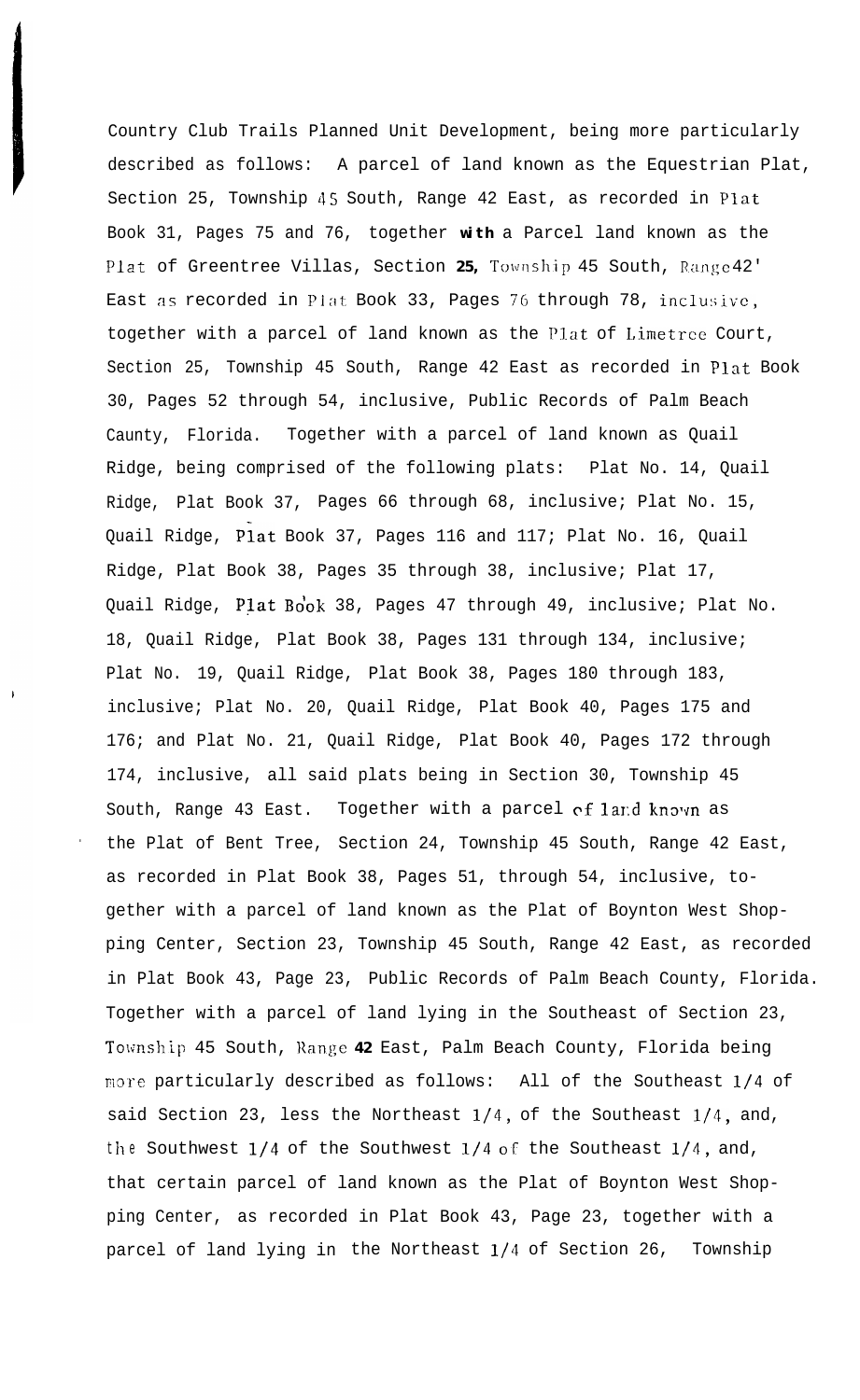45 South, Range 42 East, being more particularly described as follows: Tracts 1 through 4 and Tracts 13 through 24, inclusive, according to the Plat of Section 26, Township 45 South, Range 42 East, as recorded in Plat Book 6, Page 26, Less road and canal rights-of-way; being one and the same property as the Northeast l/4 of Section 26, Township 45 South, Range 42 East, Less road and canal rights-of-way, by Transferring 240 dwelling units from Parcel A, being more particularly described as follows: A parcel of land lying in the Southeast l/4 of Section 23, Township 45 South, Range 42 East, being more particularly described as follows: All of the Southeast l/4 of said Section 23, Less the Northeast l/4, Less the Northeast l/4 of the Southeast l/4, and, the Southwest l/4 of the Southwest 1/4 of the Southeast 1/4, and, that certain parcel of land known as the Plat of Boynton West Shopping Center, as recorded in Plat Book 43, Page 23, to the Equestrian Plat being more particularly described as follows: A parcel of land known as the Equestrian Plat, in Section 25, Township 45 South, Range 42 East, as recorded in Plat Book 31, Pages 75 and 76. Said property located on the northwest corner of the intersection of Military Trail (S.R. 809) and Boynton Road (S.R. 804). Also located on the east side of Military Trail (S.R. 809), approximately 200 feet north of Pine Tree Drive in an AR-Agricultural Residential District, was approved as advertised subject to the following conditions:

**s**

- 1. The developer shall comply with all conditions of original approval of Petition No. 72-51.
- 2. Density on the former equestrian tract shall be limited to four dwelling units per acre for a total of 192 units.
- 3. The Developer shall constrUCt a 5 **foot** wide **bikepath** along the east side of Military Trail from the Equestrian Tract's entrance north to N.W. Second Avenue, concurrent with the four-laning of Military Trail.
- 4. The developer shall provide the construction plans for Boynton West Road as a four-lane median section expandable to a 6-lane median section from the eastern terminus of the 4-laning of Boynton West Road west to the east rightof-way of the E-3 Canal to include **the** appropriate taper per the County Engineer's approval. These plans shall contain, but not be limited to drainage. These plans contain, but not be limited to drainage. shall be approved prior to or concurrent with the filing of the first plat or within 6 months OF Special Exception approval, whichever shall first occur.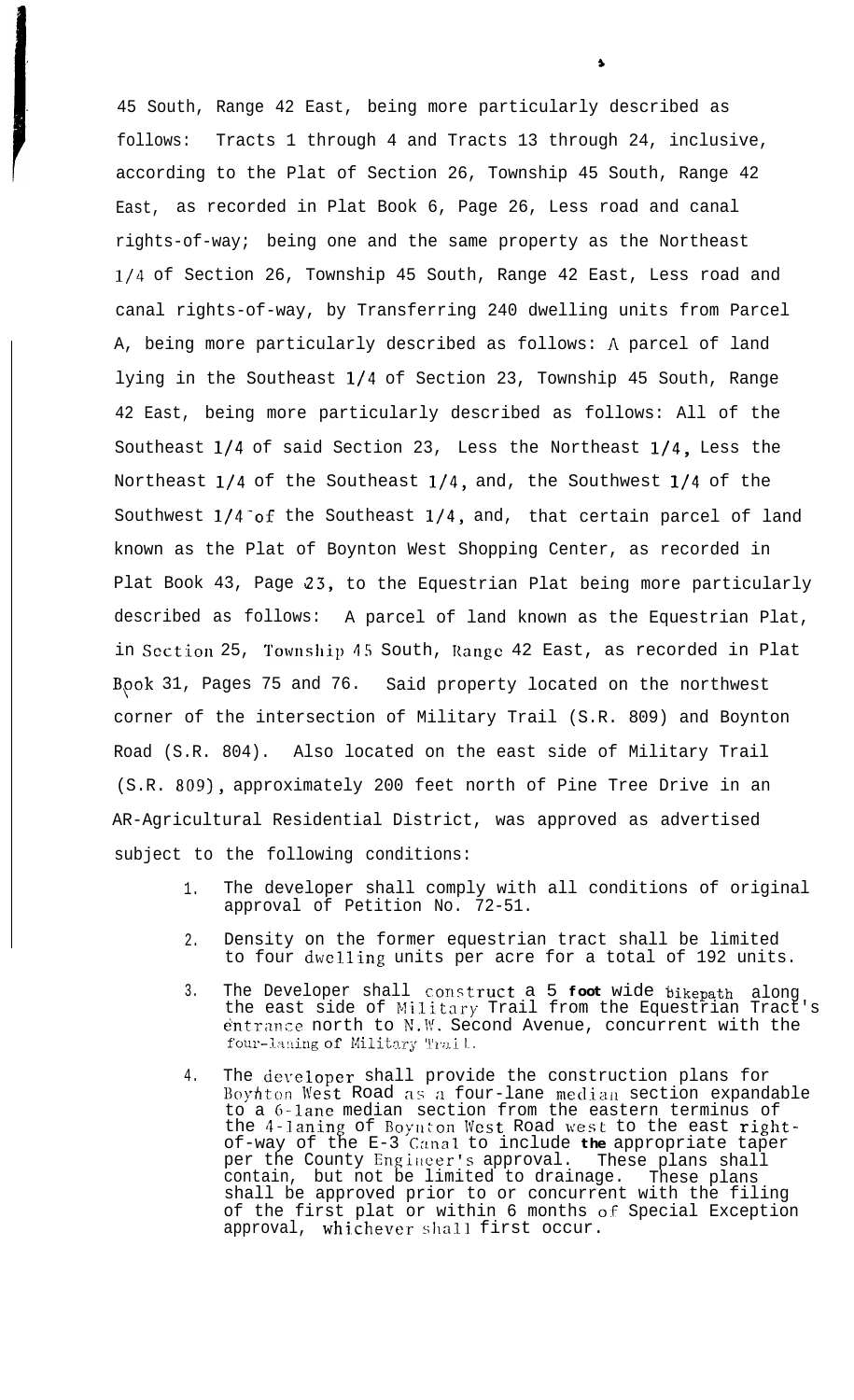- 5. The developer shall construct on Military Trail at the project entrance road a left turn lane north approach and a right turn lane south approach, concurrent with the development of the first plat.
- 6. The developer shall contribute Thirty Eight Thousand Four Hundred Dollars (\$38,400.00) toward the cost of meeting this pro j ect 's direct and identifiable traf fic impact,  $\overline{\phantom{a}}$ to be paid at the rate of \$200 per dwelling unit at the time of the -filing of **the** plat(s). Credit shall be given for the impact fee for the first one hundred and ninety two dwell ing units toward the cost of the construction plans as out  $\frac{1}{2}$  ined in Condition  $\frac{m_{1}m_{2}}{2}$  above.
- 7. The developer shall not utilize the Greentree Villas' gravity system or pumping station in any way to dispose of the wastewater from the Equestrian Tract development.
- 8. The developer shall limit the height of the residential structures in the development of the former Equestrian Tract development to one story, with the exception of single family residences.
- **9.** The developer shall landscape the south and east property lines abutting the Pine Tree Golf Club and Pine Tree Villas within six (6) months of Special Exception approval. Such landscaping shall be irrigated and consist of a 6' high black PVC coated chain-link fence together with a ficus hedge planted 24 inches on center, 75% opaque at planting and a combination of Black Olive, Bottle Brush, and/or Mahogony shade trees to be planted the equivalent of 40 feet on center and in a manner to supplement existing tree plantings on abutting properties.
- 10. The developer shall landscape the northern property line abutting Greentree Villas in a manner which **meets** or exceeds that which currently exists along Greentree Villas southern boundary. Such landscaping shall be irrigated and installed prior to the issuance of Certificates **of** Occupancy for abutting dwelling units and shall be maintained to the edge of the Lake Worth Drainage District L-25 Canal embankment by the Equestrian Tract. Homeowners Association.
- **11.** The developer shall landscape the eastern boundary of the Greentree Villas Community, abutting the Pine Tree Golf Club community, within six (6) months of special exception approval. The improvements will include additional hedge planting to supplement existing landscaping to create a continuous screen, together with the planting of a combination of Black Olive, Bottle Brush and/or Mahagony shade trees in a manner to supplement existing tree plantings to achieve the equivalent of one shade tree per forty  $(40)$  feet.
- 12. The devel oper shall take reasonable precautions during the development of this property to insure **that** fllgitive particulates (dust Particles) from the project do not become a nu i sance to neighboring properties .
- 13. The developer shall take necessary measures during the development of this property to prevent pollutant runoff to neighboring and nearby surface waters.